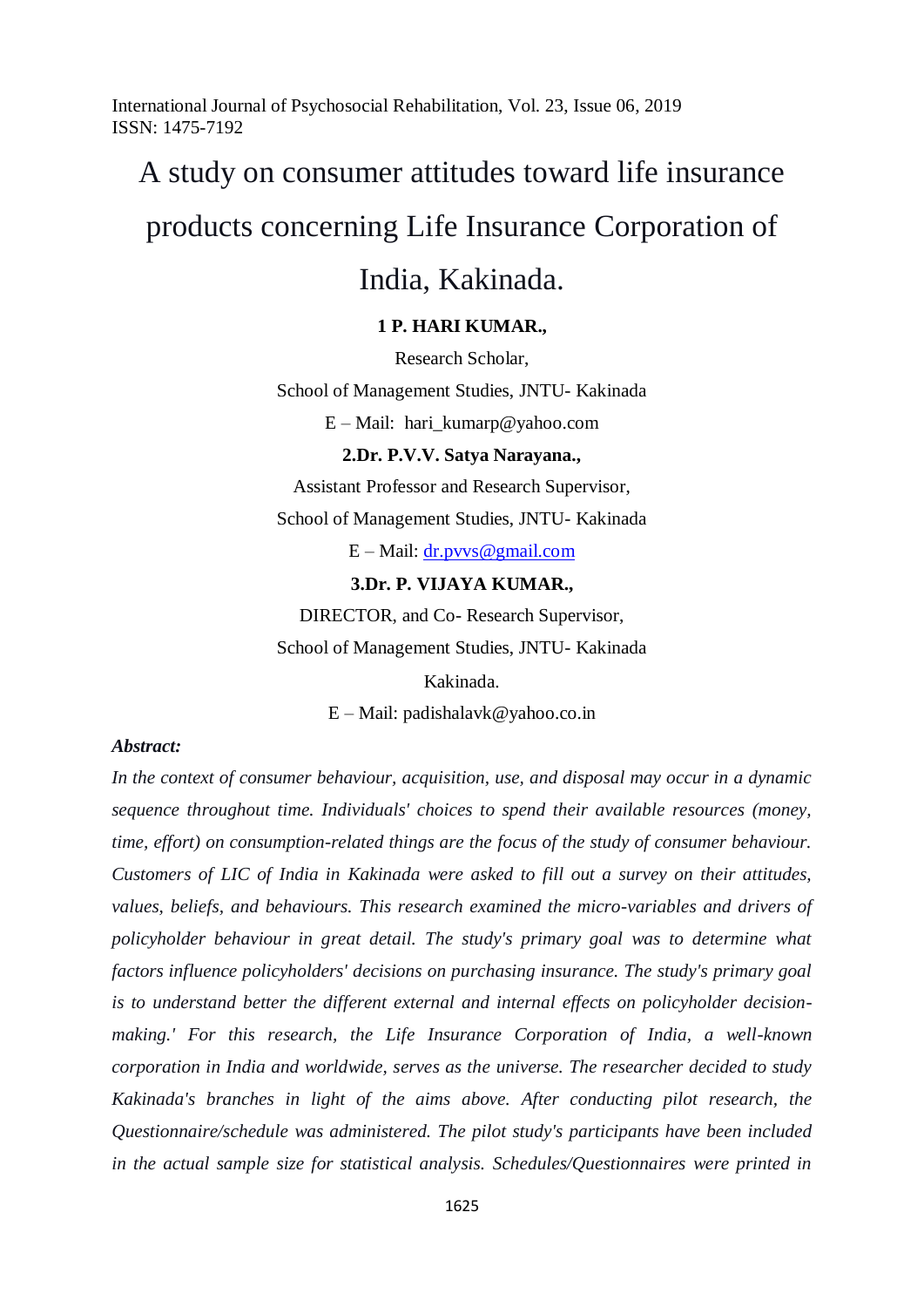*quantities of 450 and handed to survey participants, who completed them in person at various branches of the chosen organization at the various locations previously indicated. The researcher determined that just a tiny fraction of all attempted interviews were completed. This study had a 96.6 per cent response rate. Four hundred fifty blank questionnaires were sent to the participants, and 400 completed questionnaires were returned to the researcher.*

#### **INTRODUCTION**

No matter how big or small a nation is, marketing is critical to its growth and development, and since the ideas are so intertwined, one without the other is doomed to failure. Marketing has continually progressed in lockstep with the country's economic prosperity.

For contemporary marketing to be successful, it has to know what people want and need from its goods and services and how they think and feel about them. A multibillion-dollar industry, network marketing now employs millions of people.

#### **A Life Insurance Policy Is Essential**

Insurers should follow these five simple rules when it comes to life insurance.

According to the income rule, individual insurance coverage should be at least eight to 10 times one is gross yearly income, which is the most fundamental thumb rule. When it comes to life insurance, those who make less than \$150,000 a year should have somewhere between \$85,000 and \$105,000.

Assuming an individual's gross yearly income is five times his or her basic costs, this rule states that an individual should have insurance equivalent to five times the sum of these expenses.

Premiums are calculated as a percentage of disposable income under this regulation.

• To put it another way, the amount of insurance to purchase should be determined after the average wage expenses have been met. One may get an idea of the bare minimum in insurance coverage using the first two guidelines.

To ensure that one's family can cover different expenditures in the case of the loss of a critical earner, one should obtain adequate life insurance. Family requirements may be divided into two primary categories: urgent needs after death (monetary needs) and long-term needs that will continue beyond death (net income needs).

#### **Consumer Behaviour - An Explanation**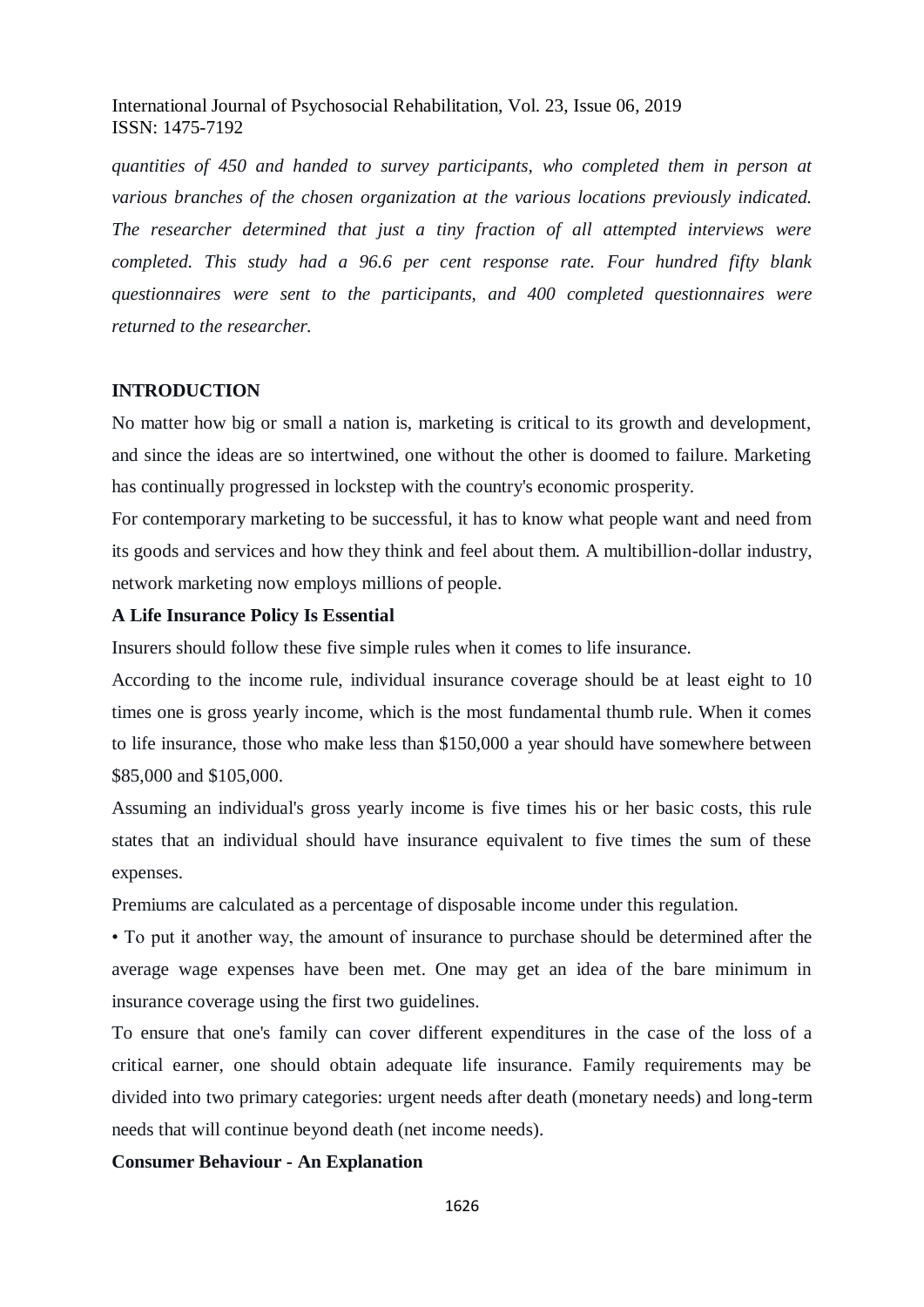Decision-making and physical activity in the acquisition, evaluation, use, and disposal of products and services is consumer behaviour. This concept makes it apparent that consumers' attention is focused on more than simply the acquisition or purchase of products or services; instead, the process begins far before any such acquisition or purchase has taken place. The purchasing process begins in the consumer's thoughts, which leads to the discovery of alternatives between things that may be purchased with their respective pros and drawbacks in consideration.

#### **The buyer's model of behaviour.**

There are a variety of models that attempt to explain the behaviour of consumers. These models deal with a wide range of stimuli, variables that influence decision-making, and the results of those decisions. It is widely accepted that consumer behaviour is a complex combination of mental and physical activity (purchase decision). Decision-making and physical activity are two aspects of consumer behaviour that people participate in while deciding whether to buy, use, or dispose of products and services.

They must now take into account their particular traits in order to make the best possible choice. Ideally, a marketer's goal is to have the customer purchase.

### **THE METHODOLOGY OF RESEARCH**

Design and methods in this study. It also details the creation of tools while confirming their validity and reliability via scientific testing. Statistical methods were used to analyse data quantitatively where appropriate. Detailed information on the research design, sample, creation of research tools, extraction of variables, instruments, data collecting process and statistical techniques used for analysis are all included in this study. The findings are also discussed. Next, the data analysis, the study's outcomes, and the study's ramifications for both the industry and the stakeholders and future research are examined in great detail. Customers of LIC of India in Kakinada were asked to fill out a survey on their attitudes, values, beliefs, and behaviours.

### **REASON FOR THE RESEARCH**

There is a need to perform a new study to better understand the buying habits of insurance policyholders, particularly in the case of life insurance plans. This study's purpose may be stated as follows from the literature review:

## **FORMAT OF THE RESEARCH**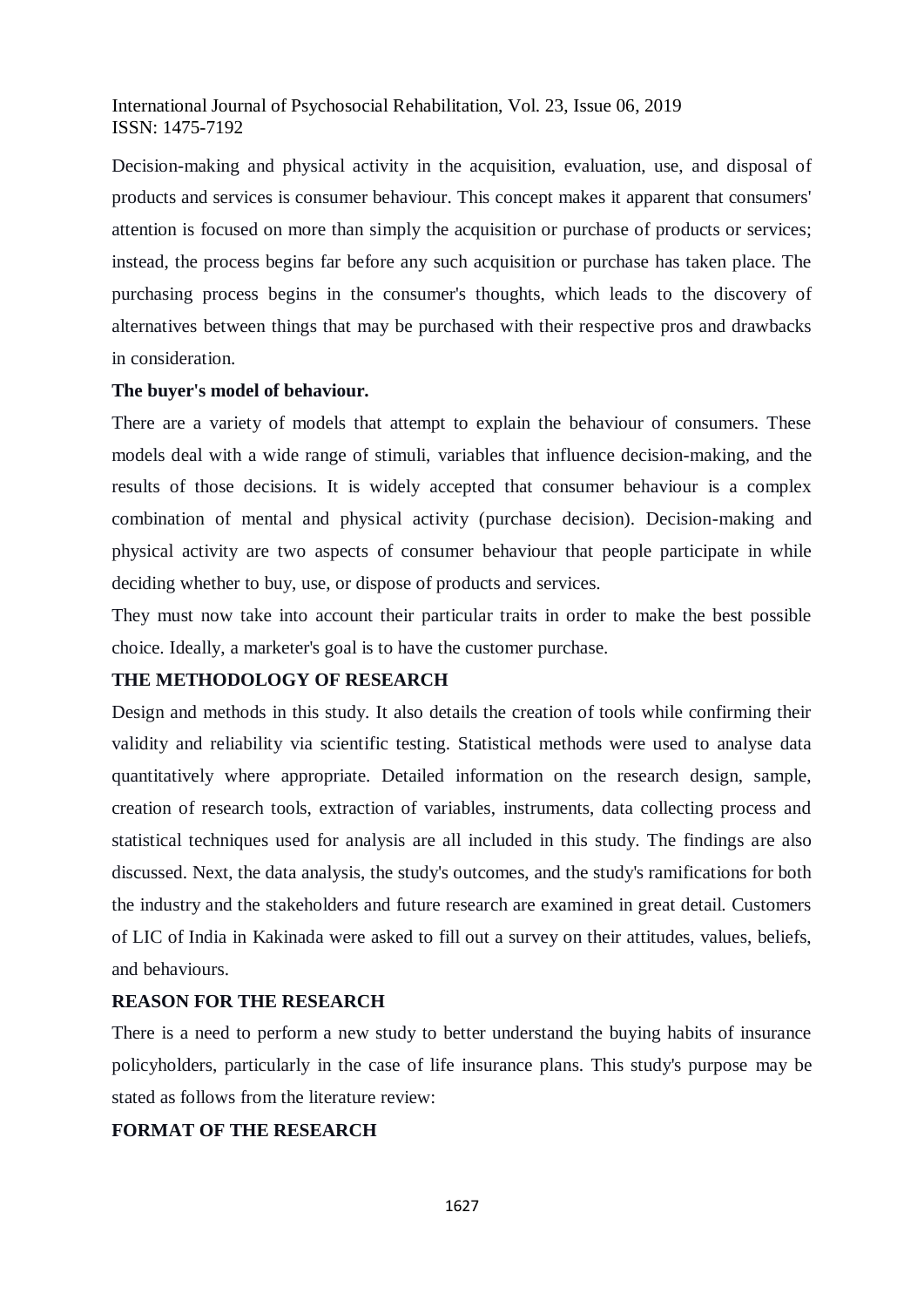This research examined the micro-variables and drivers of policyholder behaviour in great detail. The study's primary goal was to determine what factors influence policyholders' decisions on the kind of insurance to purchase. Understanding the many external and internal factors in policyholder decision making is the study's primary goal. Several sub-goals have been established in order to achieve the primary goal.

It identifies additional elements that affect life insurance buyers' decisions.

Customer and LIFE Insurance Corporation of India's long-term contractual interactions must be understood.

Kakinada city residents' attitudes on life insurance company investments are being examined. Determine the discrepancy between what policyholders believe they would get from a life insurance policy and what they receive in Kakinada City.

### **Sampling**

The Life Insurance Corporation of India, a well-known supplier of life insurance services in India and abroad, is the subject of this research. The researcher decided to undertake a study in Kakinada's branches based on the aims described above.



The researcher computed the survey response rate to estimate the proportion of the total number of completed interviews. This study had a 96.6 per cent response rate. Four hundred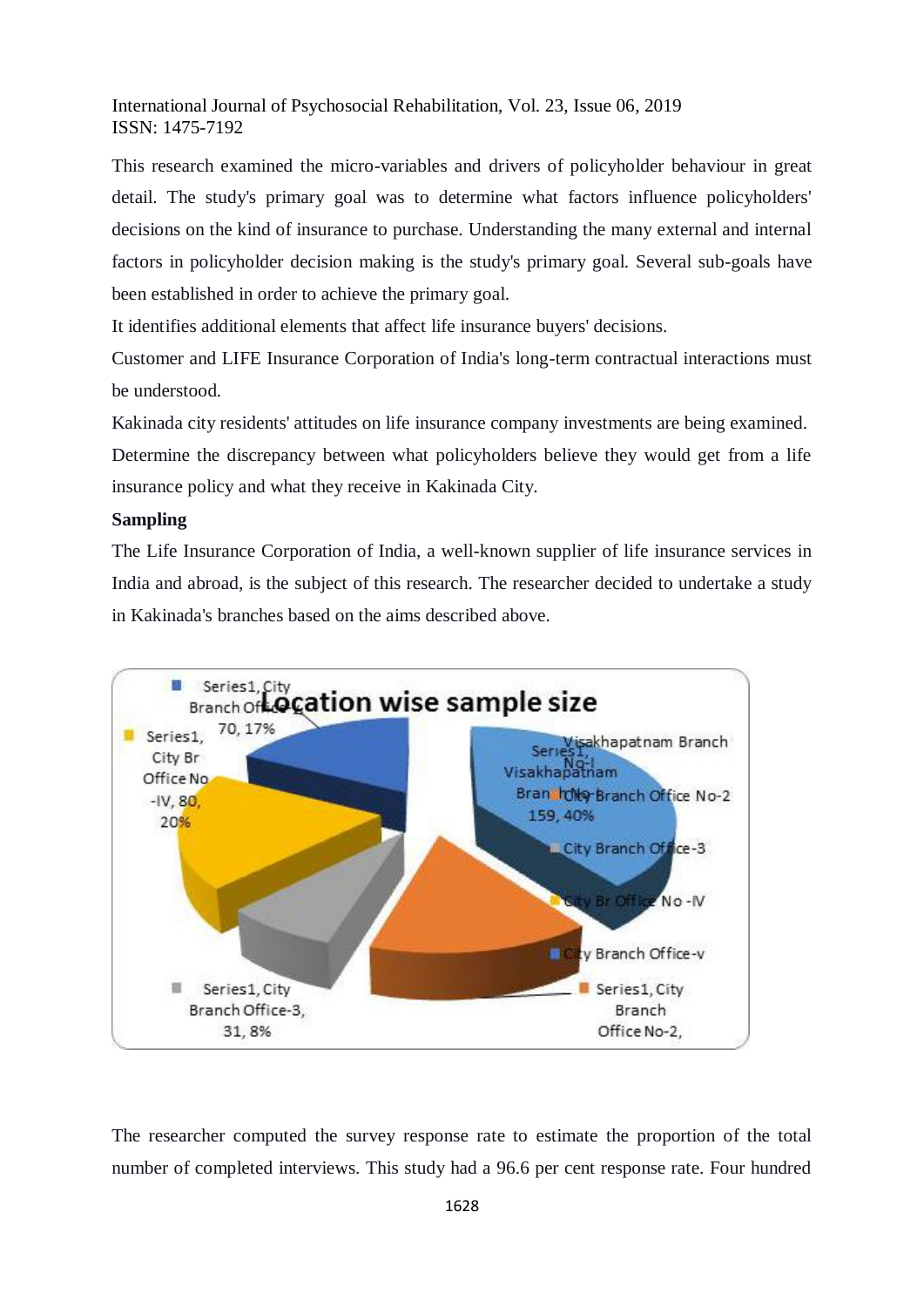fifty blank questionnaires were sent to the participants, and 400 completed questionnaires were returned to the researcher.

#### **Scheduling reliability**

A sequence of statements covers every facet of consumer behaviour in the life insurance industry. A couple more questions were posed to make sure that everyone had a chance to express their thoughts and to make them pause before responding. As required, the researcher has used suitable statistical methods, such as the chi-square test.

The  $\chi^2$  test:

The Chi-square  $(\chi^2)$  test is one of the simplest and most widely used non-parametric tests in statistical work. The

symbol <sup>2</sup> is the Greek letter chi; Karl Pearson first used the  $\chi^2$  test in 1900. The quantity  $\chi^2$ describes the magnitude of the discrepancy between theory and observation.

$$
(O - E)^2
$$
  
It is defined as:  $\chi^2 = \Sigma$ 

#### **Recommendation of books**

Many studies in the literature have focused on different aspects of the insurance market, such as cost, value, customer satisfaction and delivery patterns of various products. There is a dearth of research on consumer behaviour in life insurance. Hence an effort is made to investigate the factors that influence customer behaviour. The purpose of this research was to examine the variables that influence the purchasing decisions of life insurance policies by policyholders. "A Study of Consumer Behaviour towards Life Insurance in Kolhapur City," by Deep K. Thakkar (2012), concluded that life insurance serves as a means of protecting people' lives. Essentially, it is a kind of insurance against the untimely death of a person. In this way, his/her family is financially secure in such an event. Sridevi (2012) "A Research of Consumer Buying Behaviour towards Life Insurance Policies in Perambalur District" is an effort to study the buyer behaviour of life insurance policies in the rural Perambalur district region. The investigation was conducted in Perambalur, a Tamilnadu agricultural area. The study's findings are presented based on a field survey of 150 participants who were selected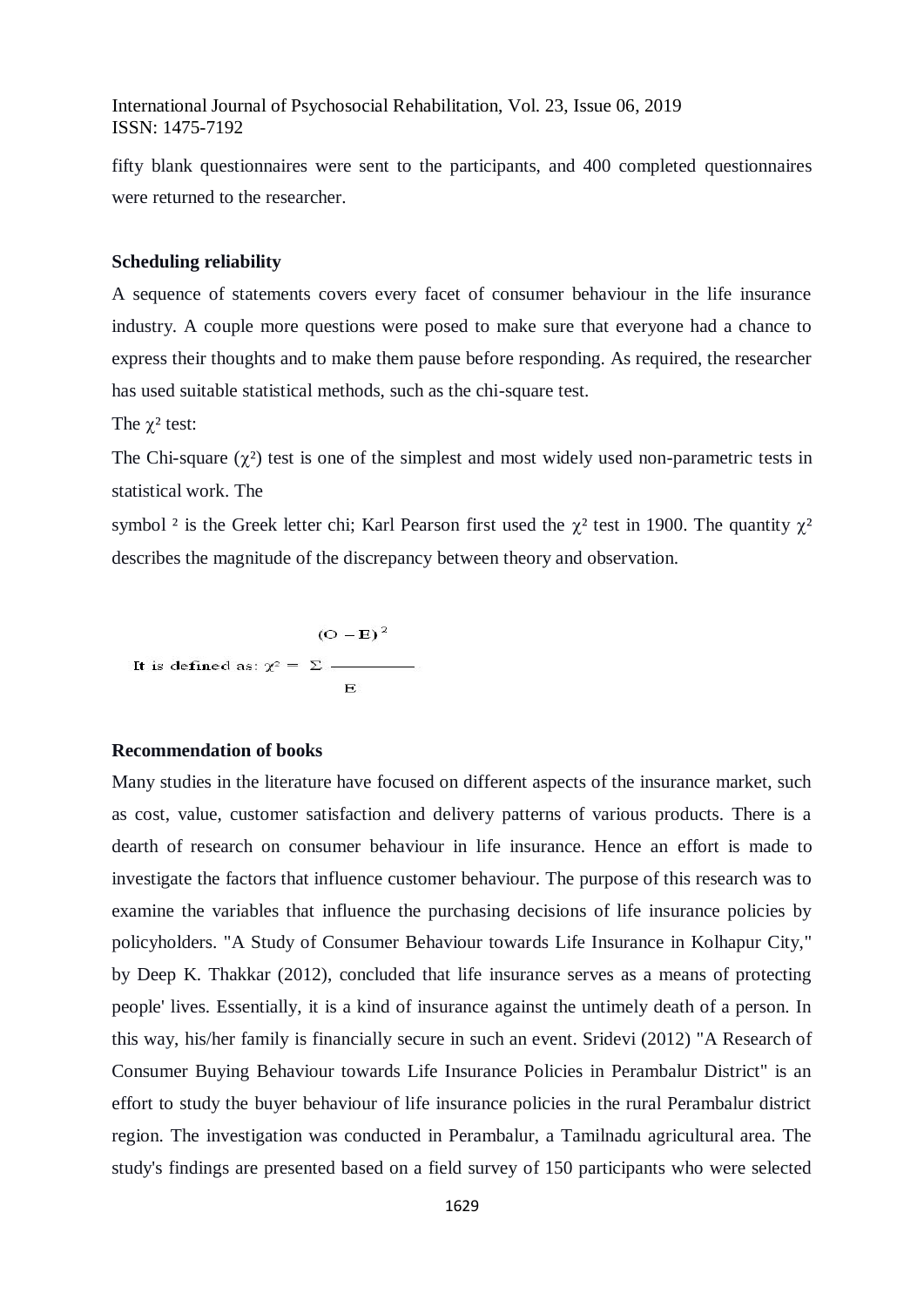using a purposive sample technique. According to Kavita Mahajan's (2013) "Analysing Consumer Decision Making Process in Life Insurance Services," Customer satisfaction is the belief in a service's ability to meet the demands and expectations of its consumers. Quality of service, demographic and psychological characteristics, sense of equality, pricing, product quality and situational circumstances all affect customer satisfaction. Attributions for service success or failure are also necessary.



customer satisfaction. attributions for service success or failure are also important.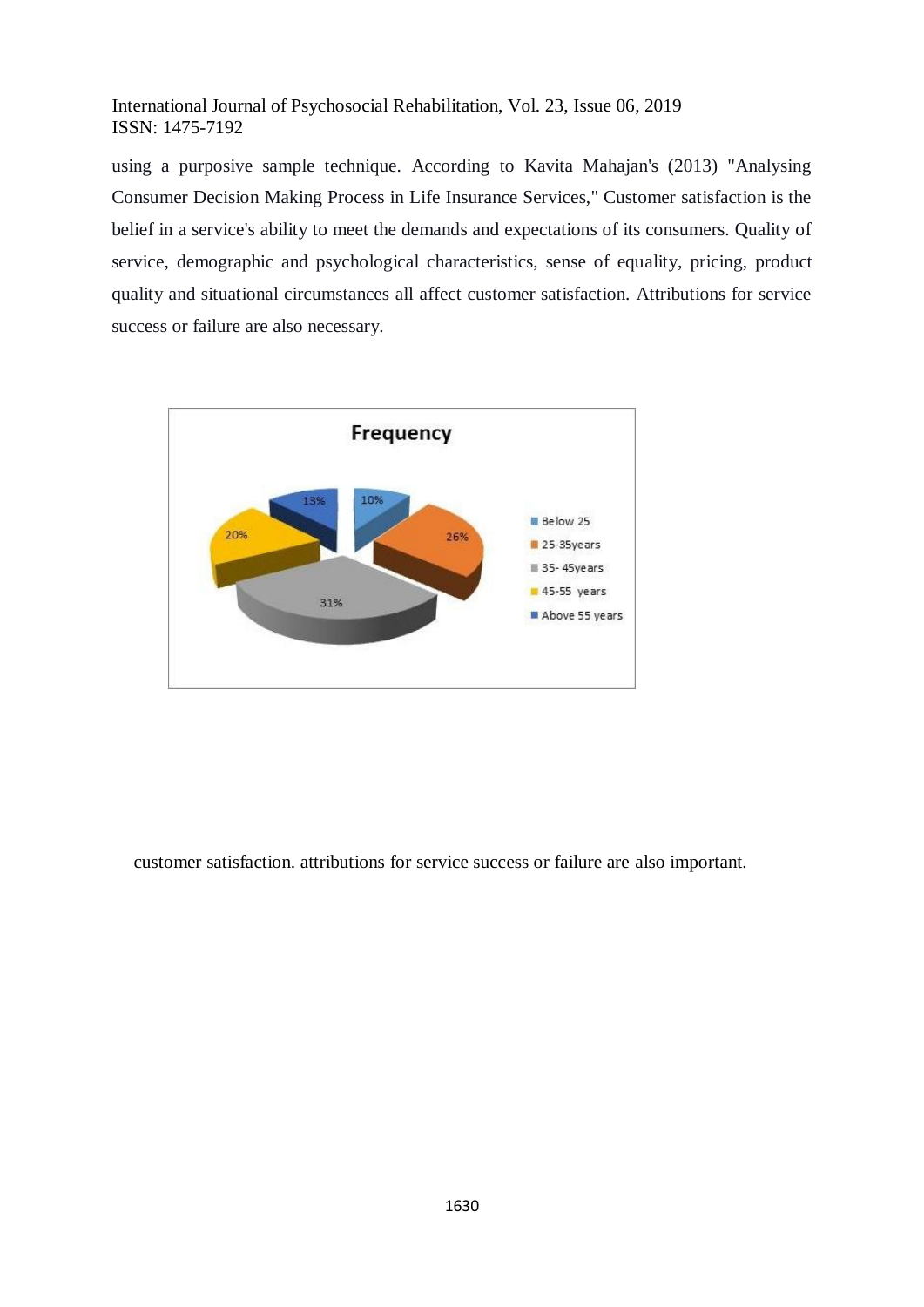



Age Classification of Respondents

Gender -wise distribution of the respondents

| <b>GENDER</b> | Frequency | Per cent |
|---------------|-----------|----------|
| Male          | 290       | 72       |
| Female        | 110       | 28       |
| Total         | 400       | 100.0    |

*Source: Field Survey*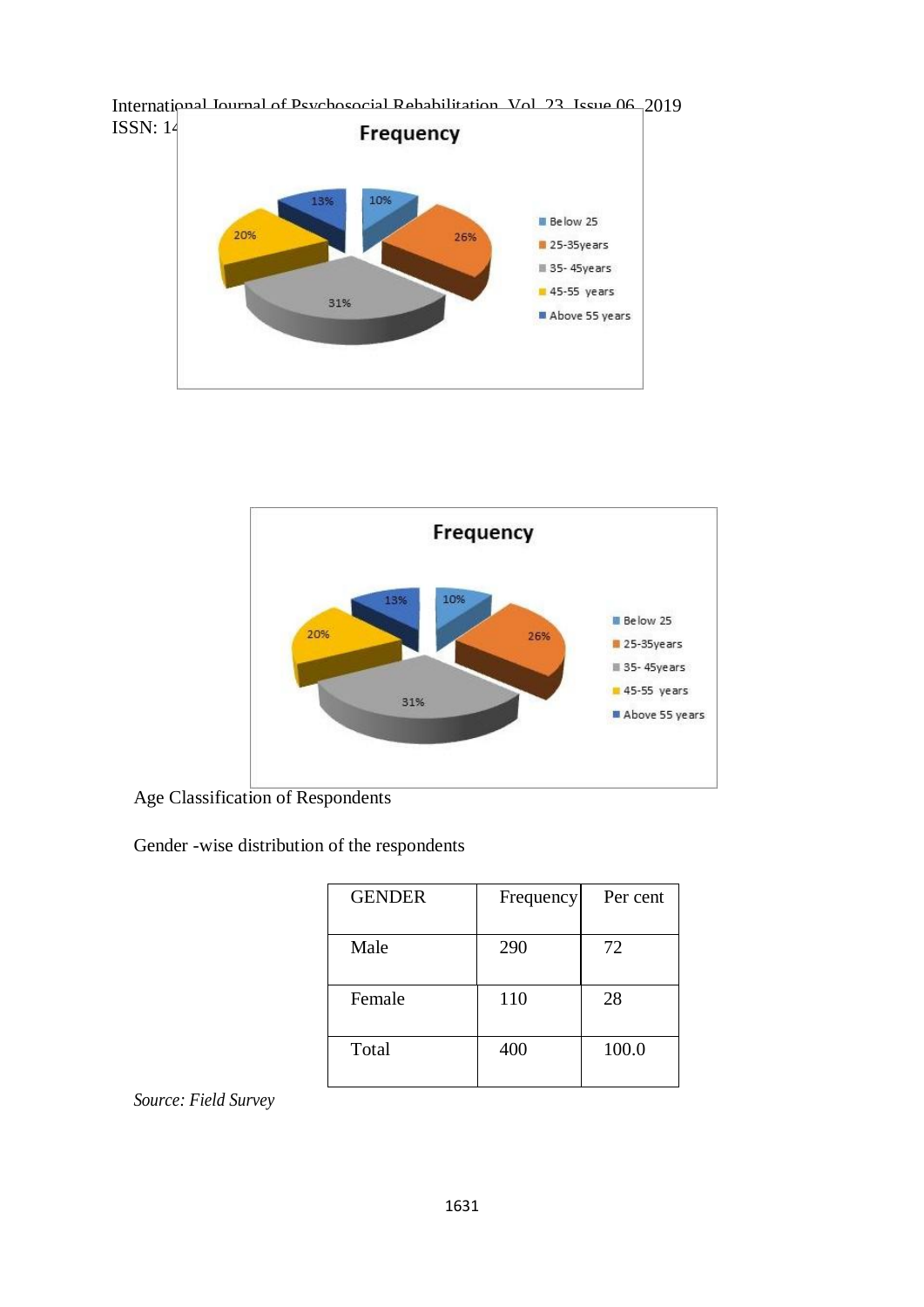

Marital Status of Respondents

Children wise Distribution of the respondents

| Children       | Frequency | per  |
|----------------|-----------|------|
|                |           | cent |
|                |           |      |
| $\mathbf{1}$   | 190       | 47   |
| $\overline{2}$ | 130       | 32   |
| 3<             | 50        | 13   |
| None           | 30        | 8    |
| Total          | 400       | 100  |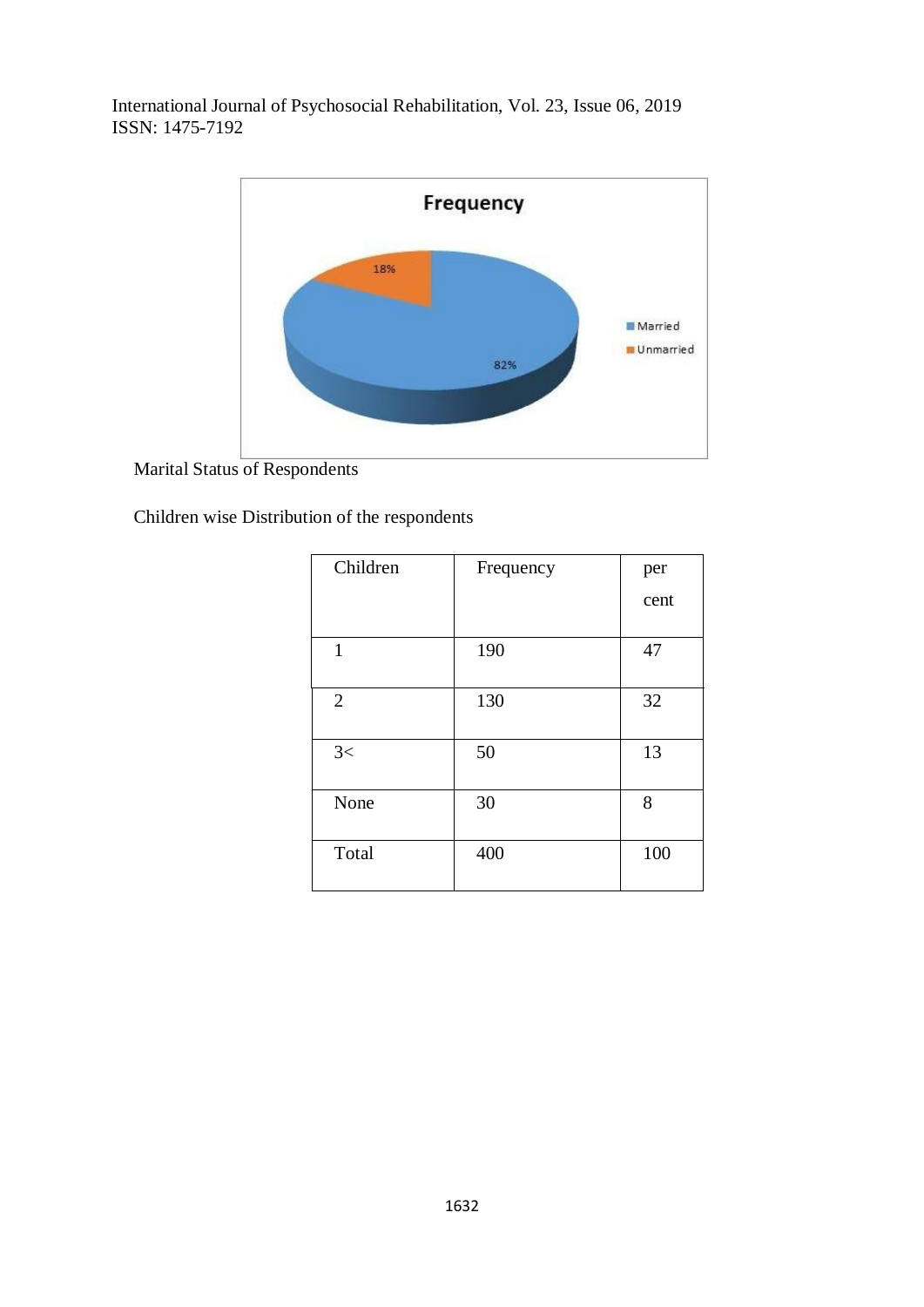



Qualification wise Distribution of the respondents figured in the sample

| Qualification         | No. of Respondents | per  |
|-----------------------|--------------------|------|
|                       |                    | cent |
| <b>Under Graduate</b> | 20                 | 5    |
| Graduate              | 70                 | 17   |
| Post-Graduation       | 210                | 55   |
| Others                | 100                | 25   |
| Total                 | 400                | 100  |

## Graph Educational Qualifications of respondents

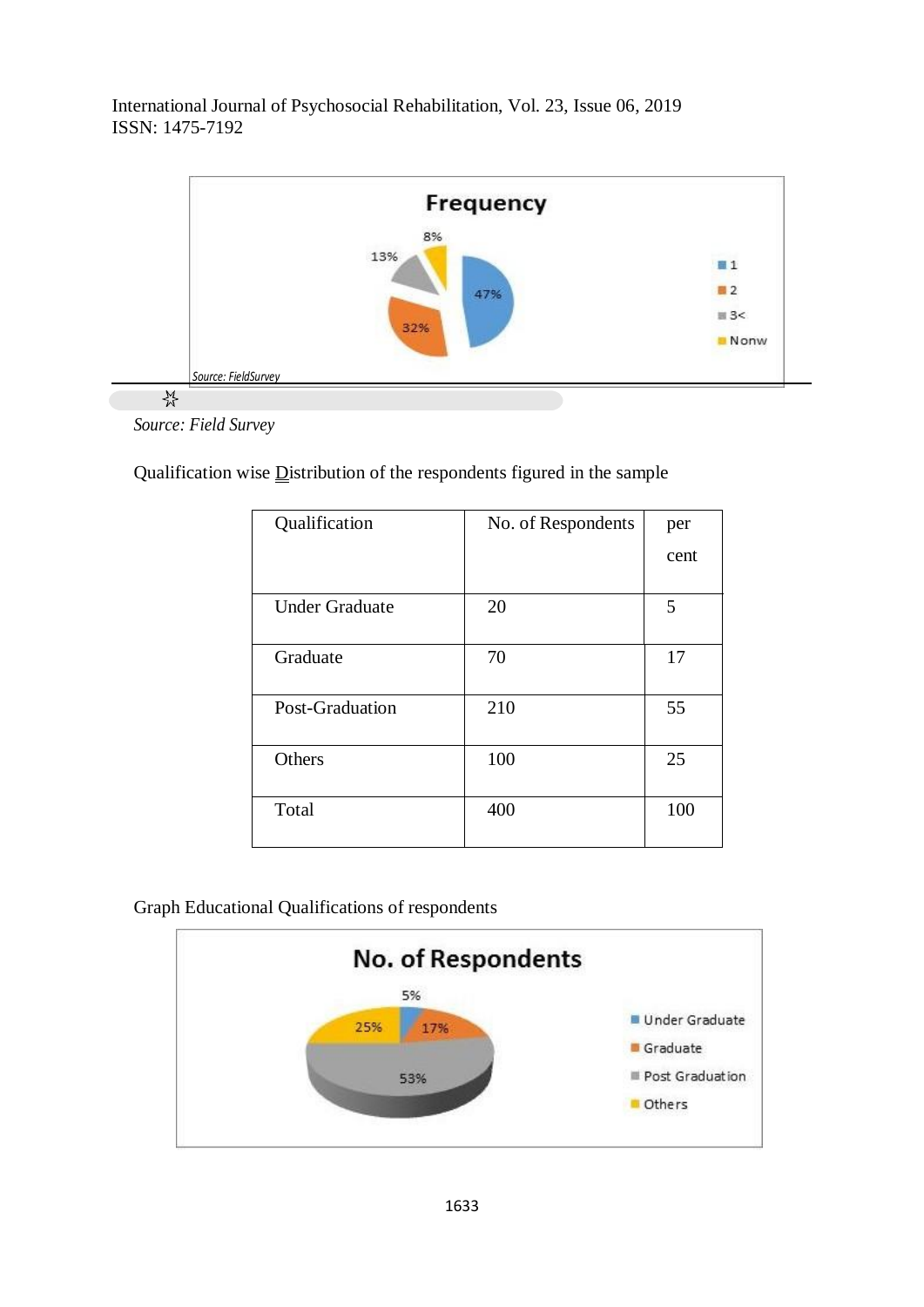## *Source: Field Survey*

| Occupation             | Frequency | per cent |
|------------------------|-----------|----------|
| Government             | 40        | 10       |
| <b>Private Service</b> | 180       | 45       |
| Self employed          | 60        | 15       |
| Professional           | 40        | 10       |
| Others                 | 80        | 20       |
| Total                  | 400       | 100      |

Occupation wise Distribution of the respondents figured in the sample

Occupations of Respondents



# *Source: Field Survey*

Annual Income wise distribution of the respondents figured in the sample

| Income | 1n | Freque | Per  |
|--------|----|--------|------|
| rupees |    | ncy    | cent |
|        |    |        |      |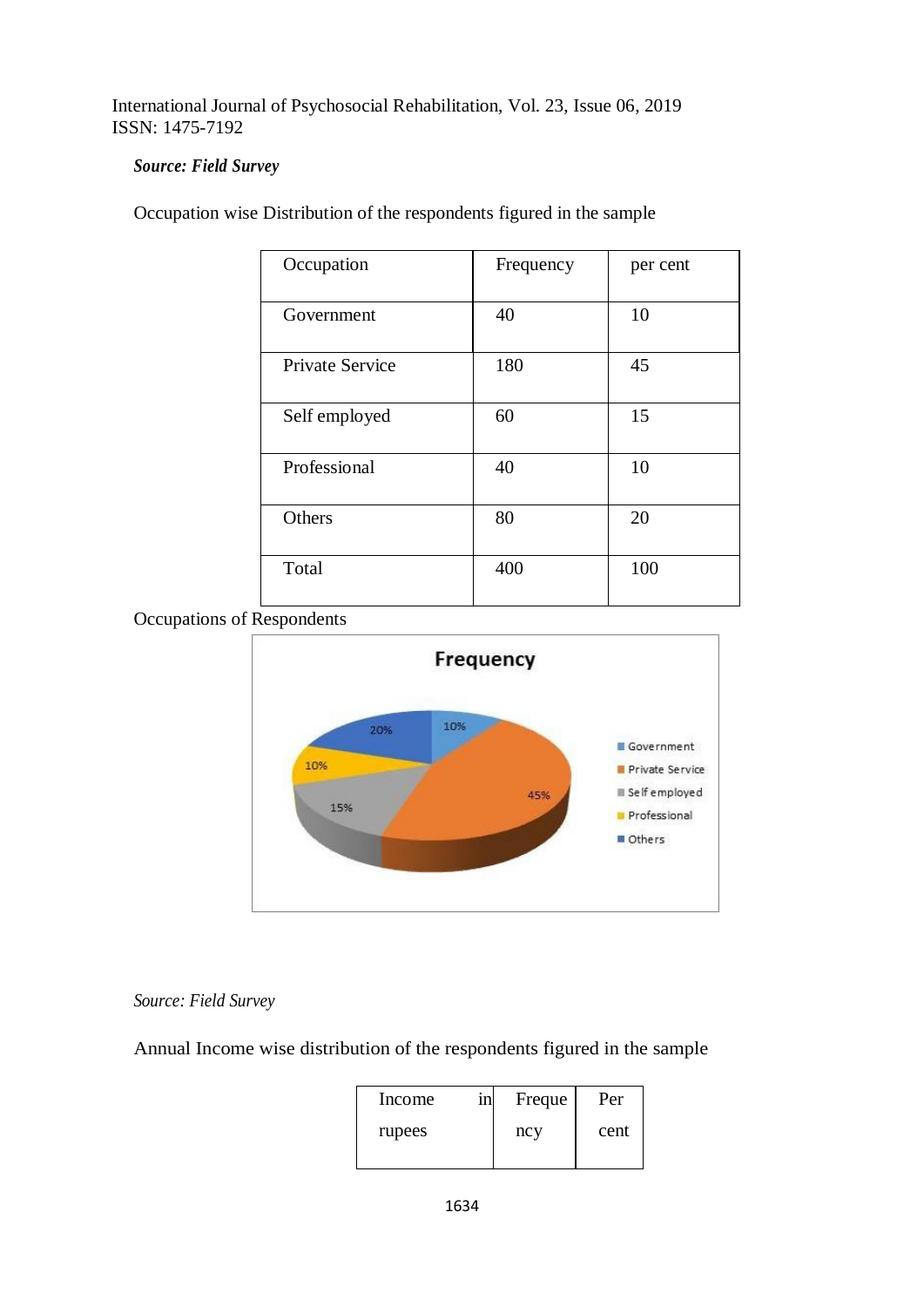| <b>Below</b> |     | 30  | 28  |
|--------------|-----|-----|-----|
| 1,50,000     |     |     |     |
| 1,50,000     | to  | 112 | 28  |
| 2,50,000     |     |     |     |
|              |     |     |     |
| 2,50,000     | to  | 100 | 25  |
| 3,50,000     |     |     |     |
|              |     |     |     |
| 3,50,000     | to  | 58  | 15  |
| 4,50,000     |     |     |     |
|              |     |     |     |
| 4,50,000     | and | 100 | 7   |
| above        |     |     |     |
|              |     |     |     |
| Total        |     | 400 | 100 |



# Income levels of Respondents

## *Source: Field Survey*

Opinion of respondents the nature of Consumer behaviour

| Consumer              | Stron | Ag  | Neut | Disag | Strongl | Tota | Chi- |
|-----------------------|-------|-----|------|-------|---------|------|------|
|                       | gly   | ree | ral  | ree   | v       |      | squa |
|                       | Agre  |     |      |       | Disagr  |      | re   |
|                       | e     |     |      |       | ee      |      |      |
|                       |       |     |      |       |         |      |      |
| prefer<br>1.Consumers | 6     | 50  | 87   | 195   | 62      | 400  |      |
|                       |       |     |      |       |         |      |      |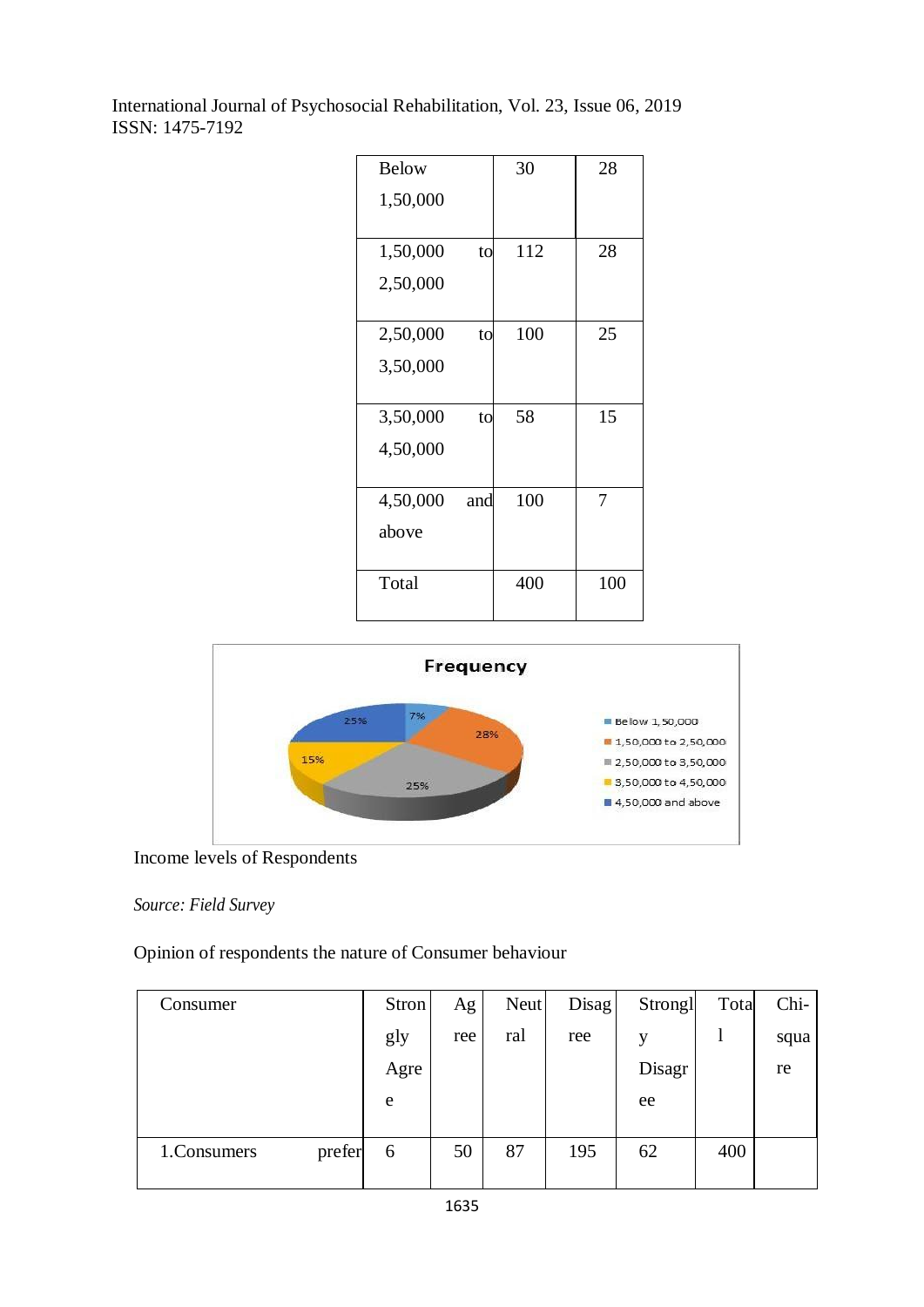| mainly<br>investment<br>in                            | (1.5) | (12)           | (21.8)        | (48.8) | (15.5) | (100) | 43.1 |
|-------------------------------------------------------|-------|----------------|---------------|--------|--------|-------|------|
| UnitLinked Insurance.                                 |       | .5)            |               |        |        | (0.   | 9    |
| 2. Life insurance returns in                          |       |                |               |        |        |       |      |
| the back ground of bullish<br>stock market, a part of | 6     | 50             | 87            | 195    | 62     | 400   | 43.1 |
| ULIPs depend on<br>the                                | (1.5) | (12)           | (21.8)        | (48.8) | (15.5) | (100) | 9    |
| behaviour<br>of<br>the                                |       | .5)            | $\mathcal{E}$ |        |        | (0.   |      |
| stockmarket.                                          |       |                |               |        |        |       |      |
|                                                       |       |                |               |        |        |       |      |
| 3. Equity share capital of                            | 6     | 69             | 148           | 121    | 56     | 400   |      |
| companies<br>private<br>is                            | (1.5) | (17)           | (37.0)        | (30.3) | (14.0) | (100) | 16.3 |
| giving new challenges to<br>LIC of India.             |       | .3)            | $\mathcal{E}$ |        |        | .0)   | 5    |
|                                                       |       |                |               |        |        |       |      |
| Policyholder<br>4.                                    | 18    | 70             | 158           | 142    | 12     | 400   |      |
| understands and is able to                            | (4.5) | (17)           | (39.5)        | (35.5) | (3.0)  | (100) | 13.4 |
| determine the benefits of                             |       | .5)            | $\mathcal{E}$ |        |        | .0)   | 7    |
| the product.                                          |       |                |               |        |        |       |      |
| 5. It is important to look at                         |       |                |               |        |        |       |      |
| theprofile<br>of<br>the<br>life                       |       |                |               |        |        |       |      |
| insurance in long<br>term                             | 32    | 46             | 189           | 91     | 42     | 400   | 43.1 |
| Policy<br>where the                                   | (8.0) | (11)           | (47.3)        | (22.8) | (10.5) | (100) | 9    |
| companyis                                             |       | .5)            | $\lambda$     |        |        | .0)   |      |
| underwriting the risk.                                |       |                |               |        |        |       |      |
|                                                       |       |                |               |        |        |       |      |
| 6. Consumer is aware of                               | 18    | 60             | 154           | 121    | 47     | 400   | 17.6 |
| the basic concepts of life                            | 4.5   | 15.            | 38.5          | 30.3   | 11.8   | (100) | 6    |
| insurance.                                            |       | $\overline{0}$ |               |        |        | .0)   |      |
|                                                       |       |                |               |        |        |       |      |
| 7. Basic life<br>insurance                            | 6     | 88             | 180           | 111    | 15     | 400   |      |
| policy protects the bread-                            |       | (22)           | (45.0)        |        |        | (100) | 17.2 |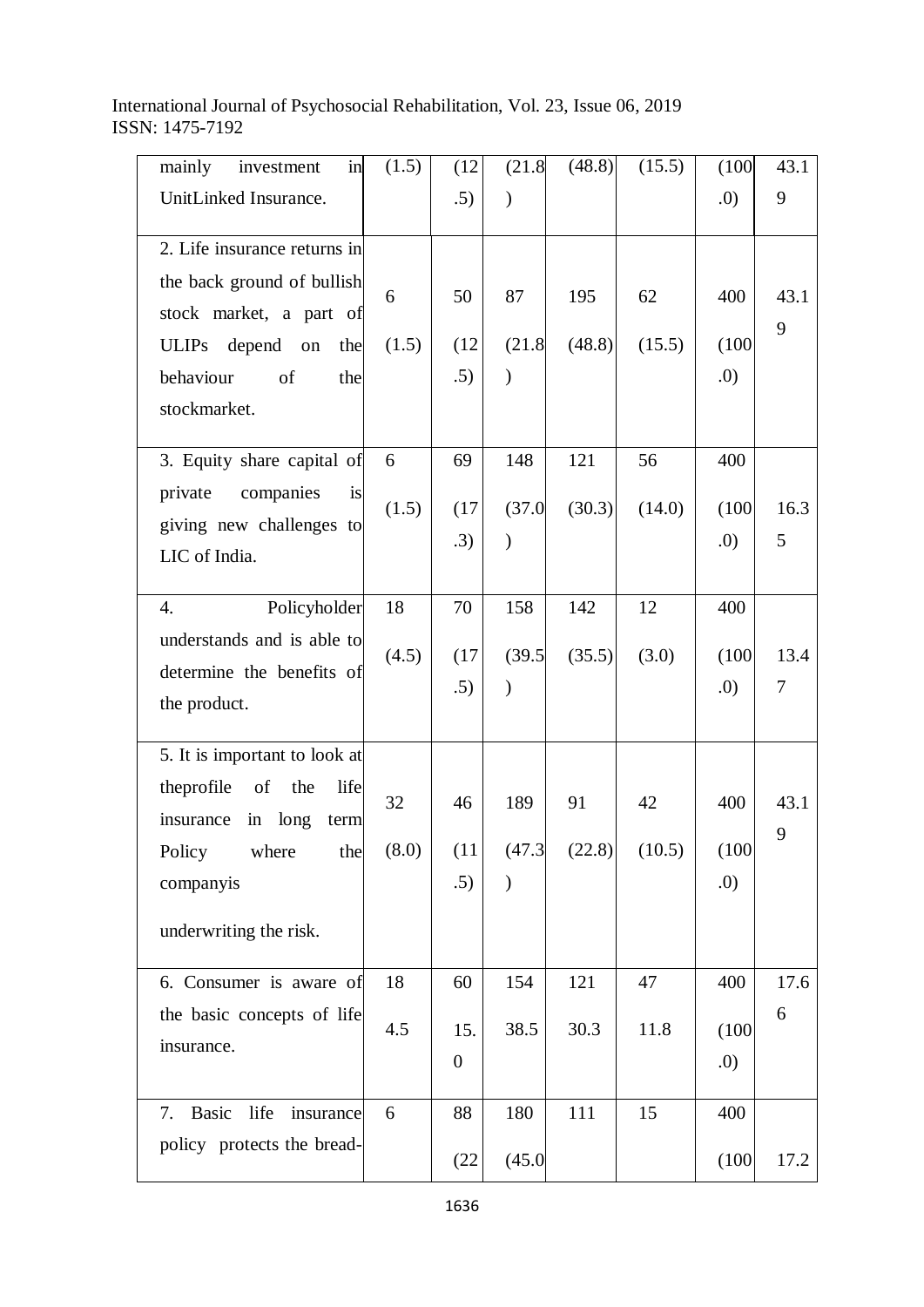| earner andhis                                        | (1.5)  | .0   |               | (27.8) | (3.8)  | .0)   | 7                      |
|------------------------------------------------------|--------|------|---------------|--------|--------|-------|------------------------|
| loved ones.                                          |        |      |               |        |        |       |                        |
| 8. There is no difference in                         |        |      |               |        |        |       |                        |
| professional<br>men<br>and                           | 26     | 115  | 109           | 140    | 10     | 400   | 19.9                   |
| women and they both have                             | (6.5)  | (28) | (27.3)        | (35.0) | (2.5)  | (100) | 6                      |
| the same earning power<br>and both contribute to the |        | .8)  | $\mathcal{E}$ |        |        | .0    |                        |
| family.                                              |        |      |               |        |        |       |                        |
|                                                      |        |      |               |        |        |       |                        |
| 9. Insurance traditionally                           | $\tau$ | 23   | 123           | 189    | 58     | 400   | 13.4                   |
| targets at the<br>earning                            | (1.8)  | (5.  | (30.8)        | (47.3) | (14.5) | (100) | 8                      |
| member of the family.                                |        | 8)   | $\mathcal{E}$ |        |        | (0.   |                        |
| 10.<br>Current<br>insurance                          |        |      |               |        |        |       |                        |
| products not only provide                            |        |      |               |        |        |       |                        |
| security for family, but                             | 18     | 60   | 172           | 127    | 23     | 400   | 20.4                   |
| help<br>savings,<br>also<br>in                       | (4.5)  | (15) | (43.0)        | (31.8) | (5.8)  | (100) | 8                      |
| investment<br>towards                                |        | .0)  | $\lambda$     |        |        | (0.   |                        |
| creating a golden future.                            |        |      |               |        |        |       |                        |
| 11. Currently there is a                             |        |      |               |        |        |       |                        |
| strong need for women to                             |        |      |               |        |        |       |                        |
| also insure and invest and,                          | 24     | 109  | 146           | 121    |        | 400   | 19.8<br>$\overline{4}$ |
| insurance companies are                              | (6.0)  | (27) | (36.5)        | (30.3) |        | (100) |                        |
| also targeting women with                            |        | .3)  | $\mathcal{E}$ |        |        | .0)   |                        |
| designed<br>specially-                               |        |      |               |        |        |       |                        |
| policies.                                            |        |      |               |        |        |       |                        |
| 12. Insurance provided by                            |        |      |               |        |        |       |                        |
| life<br>insurance<br>income                          | 24     | 53   | 178           | 101    | 44     | 400   | 24.7                   |
| replacement for premature                            |        |      |               |        |        |       | 5                      |
|                                                      | (6.0)  | (13) | (44.5)        | (25.3) | (11.0) | 100.  |                        |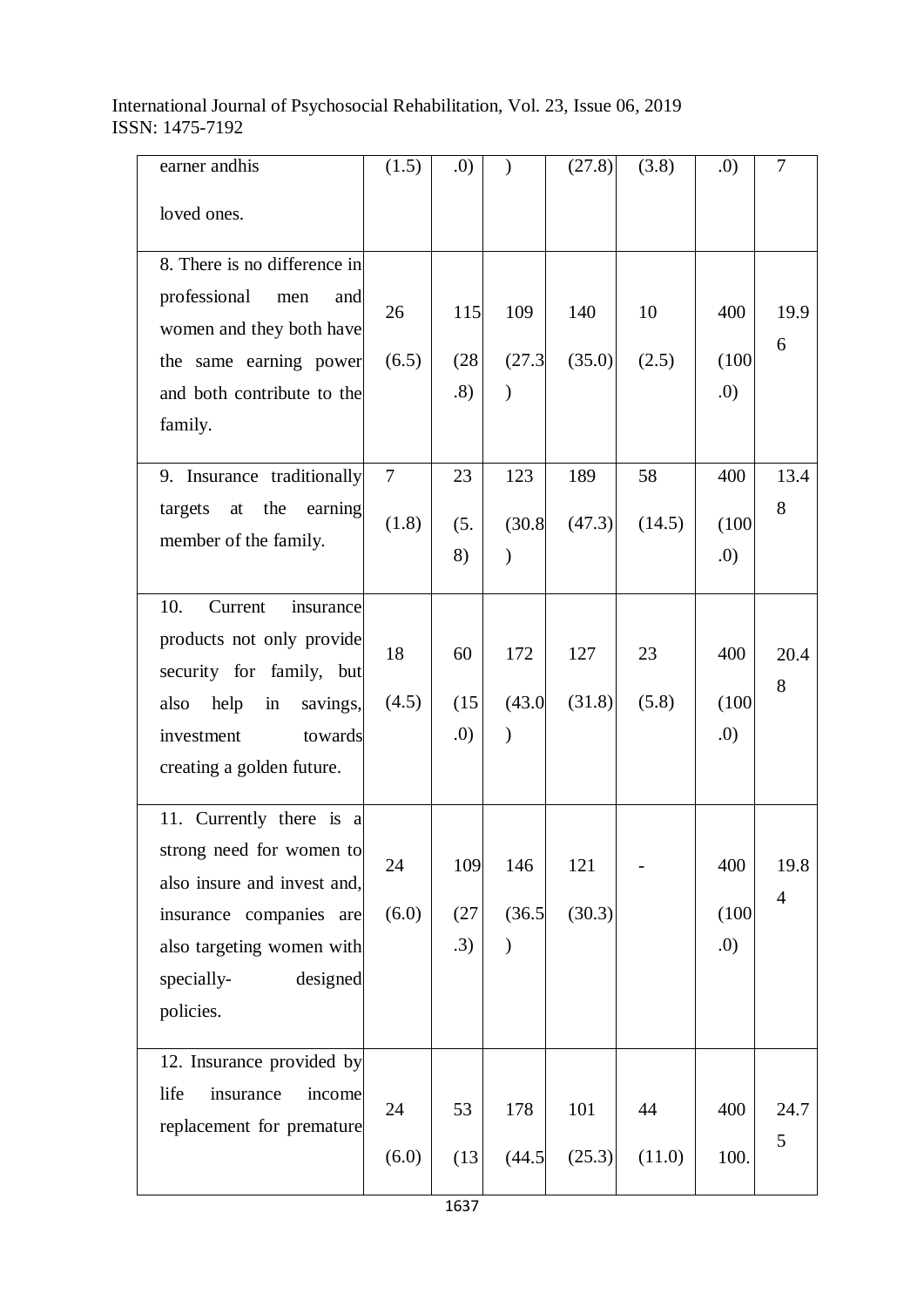| death and long-term | $\cdot$ |  |  |  |
|---------------------|---------|--|--|--|
| savings.            |         |  |  |  |

*Source: Field Survey*

Factors Influencing Policy holders in Selecting the Life Insurance Policy

|                            | $\mathbf N$    | Me  | <b>Standa</b> | $t-$           | $p-$ |
|----------------------------|----------------|-----|---------------|----------------|------|
| Decision<br>making         |                | an  | rd            | value          | val  |
| by<br>Consumer             |                |     | Deviati       |                | ue   |
|                            |                |     | on            |                |      |
|                            |                |     |               |                |      |
| Influenced by Some One at  | 40             | 11. | 3.44          | 1.42           | 0.1  |
| decision.                  | $\overline{0}$ | 11  |               | 5              | 55   |
| Employer's suggestion.     | 40             | 6.3 | 1.96          | 0.53           | 0.5  |
|                            | $\overline{0}$ | 8   |               | $\overline{4}$ | 93   |
|                            |                |     |               |                |      |
| family<br>Influenced<br>by | 40             | 6.7 | 2.03          | 3.31           | 0.0  |
| members.                   | $\overline{0}$ | 7   |               | 5              | 01   |
|                            |                |     |               |                |      |
| Friend's suggestion        | 40             | 10. | 3.97          | 0.21           | 0.8  |
|                            | $\overline{0}$ | 98  |               | $\overline{4}$ | 31   |
|                            |                |     |               |                |      |
| Insurance agent's advice.  | 40             | 7.7 | 3.01          | 2.89           | 0.0  |
|                            | $\overline{0}$ | 6   |               | 6              | 04   |
|                            |                |     |               |                |      |
| Influence<br>of<br>anl     | 40             | 5.7 | 2.52          | 1.56           | 0.1  |
| advertisement              | $\theta$       | 8   |               | 9              | 18   |
|                            |                |     |               |                |      |

*Source: Field Survey*

Usefulness of sources of information on Life insurance

|    |                           |                    |               |  |              | $Chi-$         |
|----|---------------------------|--------------------|---------------|--|--------------|----------------|
| S1 | Sources of information on | <b>Not</b><br>very | Not<br>useful |  | Very<br>Usef | squar<br>evaly |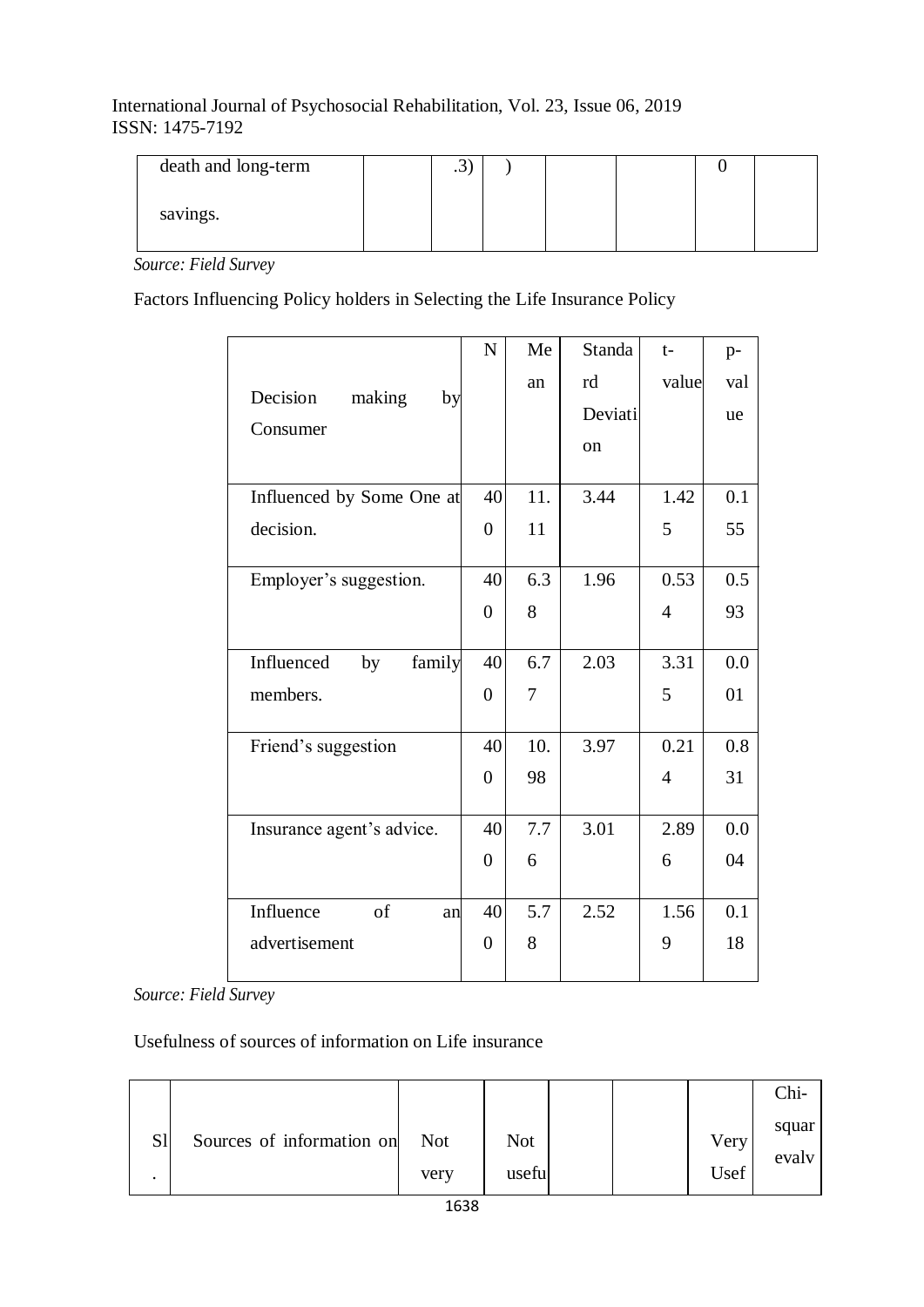| ${\bf N}$      | Life insurance advantage                        | useful | $\mathbf{l}$  | Neut          | Useful | ul            | e     |
|----------------|-------------------------------------------------|--------|---------------|---------------|--------|---------------|-------|
|                |                                                 |        |               | ral           |        |               |       |
| $\mathbf O$    |                                                 |        |               |               |        |               |       |
|                |                                                 | 33     | 123           | 112           | 120    | 12            | 46.77 |
|                |                                                 |        |               |               |        |               |       |
| $\mathbf{1}$   | Life<br>Insurance<br>Agent                      | (8.3)  | (30.8)        | (28.0)        | (30.0) | (3.0)         |       |
|                | information                                     |        | $\mathcal{E}$ | $\mathcal{E}$ |        |               |       |
|                |                                                 | 33     | 124           | 122           | 91     | 30            | 42.77 |
| $\overline{2}$ |                                                 |        |               |               |        |               |       |
|                | Relatives, Friends words                        | (8.3)  | (31.0)        | (30.5)        | (22.8) | (7.5)         |       |
|                |                                                 |        | ⟩             | $\mathcal{E}$ |        |               |       |
|                | Insurance company mails,                        | 32     | 46            | 189           | 91     | 42            | 43.19 |
| 3              | Messages, Phone,                                |        | (11.5)        | (47.3)        | (22.8) |               |       |
|                |                                                 | (8.0)  |               |               |        | (10.5)        |       |
|                |                                                 |        | $\mathcal{E}$ | $\mathcal{)}$ |        | $\mathcal{E}$ |       |
|                | Advertisements<br>in                            | 46     | 44            | 149           | 125    | 36            | 7.53  |
|                | Magazines, Newspapers,                          | (11.5) | (11.0)        | (37.3)        | (31.3) | (9.0)         |       |
|                | Print Media etc.,                               |        | ⟩             | $\mathcal{E}$ |        |               |       |
| $\overline{4}$ |                                                 |        |               |               |        |               |       |
|                |                                                 | 71     | 61            | 123           | 105    | 40            | 13.26 |
|                |                                                 |        |               |               |        |               |       |
| 5              | Internet                                        | (17.8) | (15.3)        | (30.8)        | (26.3) | (10.0)        |       |
|                |                                                 |        | $\lambda$     |               |        | $\lambda$     |       |
|                | Information<br>during                           | 25     | 71            | 156           | 116    | 32            | 18.71 |
|                |                                                 |        |               |               |        |               |       |
| 6              | office<br>Seminar<br>and<br>$\operatorname{at}$ | (6.3)  | (17.8)        | (39.0)        | (29.0) | (8.0)         |       |
|                | others                                          |        | $\mathcal{E}$ | $\mathcal{E}$ |        |               |       |
|                |                                                 |        |               |               |        |               |       |
|                |                                                 | 35     | 103           | 162           | 80     | 20            | 28.13 |
| $\tau$         | TV or Radio programmes                          | (8.8)  | (25.8)        | (40.5)        | (20.0) | (5.0)         |       |
|                |                                                 |        | $\mathcal{E}$ |               |        |               |       |
|                |                                                 |        |               |               |        |               |       |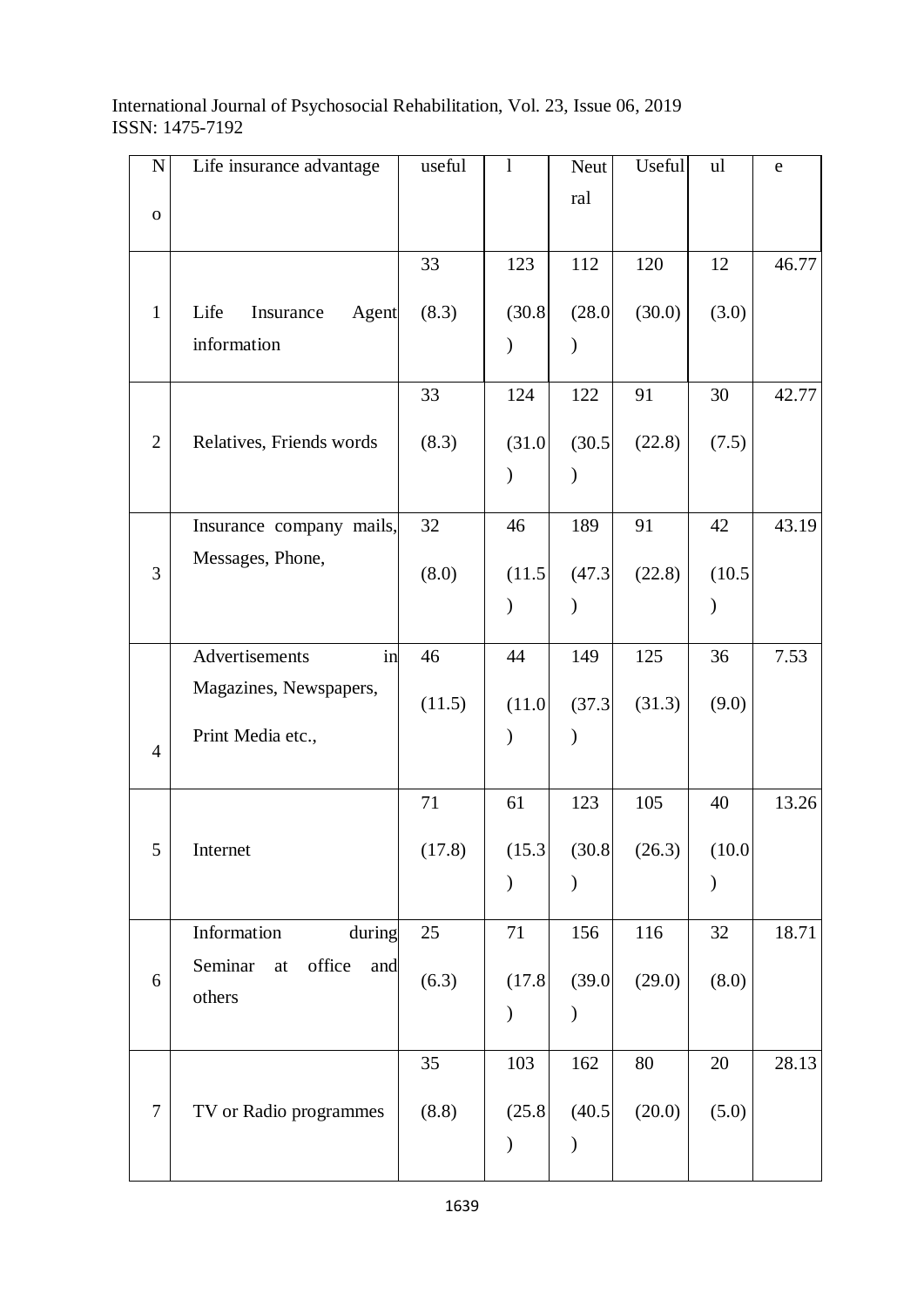*Source:* 

*Field Survey*

# Need for Purchase of LIC policy

| Need for Buying                                                                        | Strong<br>ly<br>Disagr<br>ee | Disagr<br>ee | Cant<br>Say | So<br>me<br>wha<br>t<br>Agr<br>ee | Strong<br>ly<br>Agree | Chi-<br>squar<br>${\bf e}$ | $P-$<br>valu<br>e      |
|----------------------------------------------------------------------------------------|------------------------------|--------------|-------------|-----------------------------------|-----------------------|----------------------------|------------------------|
| To provide with some<br>extra money at the time<br>ofretirement.                       |                              |              | 26.7        | 35                                | 38.3                  | 214.4<br>06                | 0.00<br>$\overline{0}$ |
| To provide dear ones with<br>someextra money at<br>the<br>time<br>of<br>retirement.    |                              |              | 26.7        | 3.3                               | 70                    | 80.03                      | 0.00<br>$\overline{0}$ |
| To provide with some<br>extra money in case of<br>(illness,<br>emergency<br>accident). |                              |              | 32.3        | 10.3                              | 57.3                  | 47.63<br>$\overline{4}$    | 0.00<br>$\overline{0}$ |
| To avoid incurring<br>unnecessary costs<br>of insurance future                         |                              |              | 15.3        | 12.7                              | 72                    | 74.59<br>8                 | 0.00<br>$\overline{0}$ |
| To invest/save money to<br>maintain same life style<br>To                              |                              |              | 50          | 25.3                              | 24.7                  | 157.0<br>24                | 0.00<br>$\overline{0}$ |
| provide<br>death<br>protection for                                                     |                              |              |             |                                   |                       | 56.06                      | 0.00                   |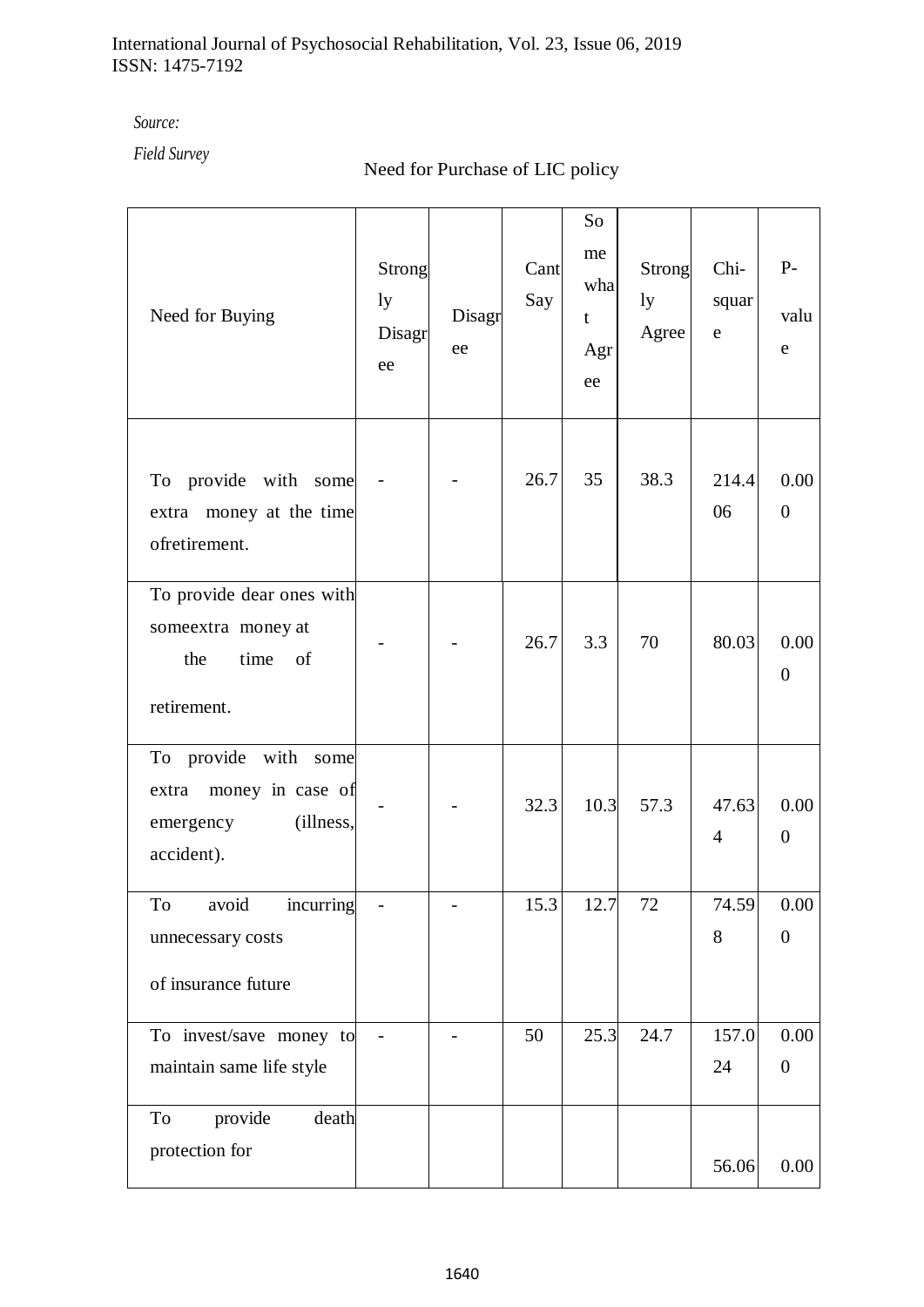| family members in case of  |  | 34 | 9   | 57   | 3     |                |
|----------------------------|--|----|-----|------|-------|----------------|
| any untoward incident      |  |    |     |      |       |                |
|                            |  |    |     |      |       |                |
| financial<br>provide<br>To |  | 43 | 6   | 45.3 | 156.5 | 0.00           |
| support to                 |  |    |     |      | 37    | $\overline{0}$ |
|                            |  |    |     |      |       |                |
| spouse                     |  |    |     |      |       |                |
|                            |  |    |     |      |       |                |
| To save tax                |  | 18 | 5.7 | 68   | 125.3 | 0.00           |
|                            |  |    |     |      | 08    | $\Omega$       |
|                            |  |    |     |      |       |                |

*Source:*  Intention behind the purchasing the insurance product

*Field* 

*Survey*

| Purpose of buying the insurance product                    | Ranking |
|------------------------------------------------------------|---------|
| 1, Insurance cover                                         | 1.88    |
| 2. Savings for Children's education<br>and<br>Marriage etc | 2.78    |
| 3 Income Tax benefit                                       | 3.21    |
| 4 Savings for Old age, Pension                             | 3.76    |
| 5 Agent's recommendation                                   | 4.83    |
| 6 Recommendation from Friends/Relatives                    | 5.07    |
| 7 Housing Loan Cover                                       | 5.29    |

*Source: Field Survey*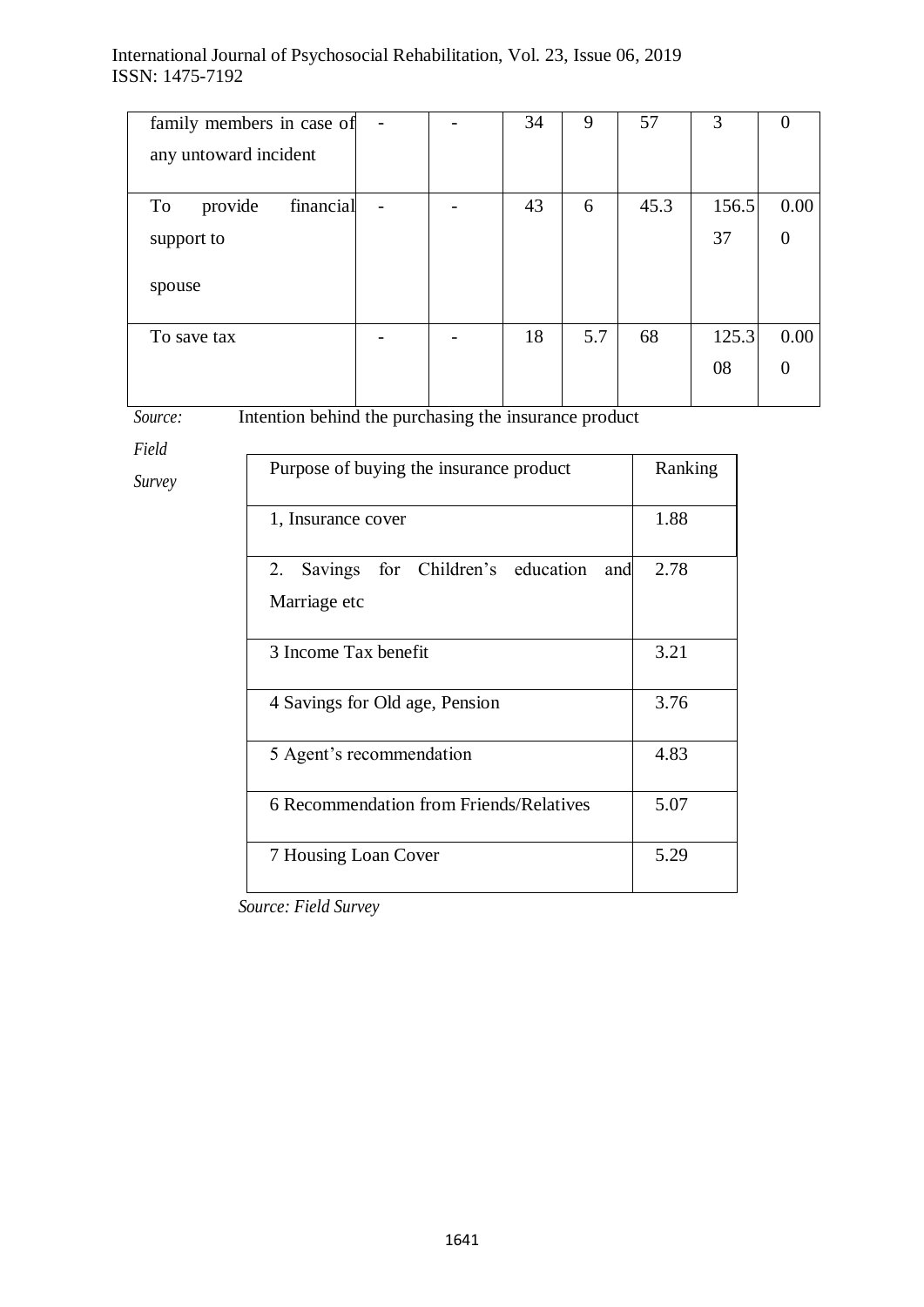| Sl.            | Difficulties encountered when buying          | Mean  |  |
|----------------|-----------------------------------------------|-------|--|
| N <sub>o</sub> | a policy                                      | Score |  |
|                |                                               |       |  |
| 1              | what type of Insurance to buy                 | 2.59  |  |
| $\overline{2}$ | On the Sum assured                            | 2.94  |  |
| 3              | Life insurance company                        | 2.97  |  |
| 4              | Understanding the policy details,<br>benefits | 3.00  |  |

## **FINDINGS**

Results from this study aid in forming a reliable conclusion for evaluating factors affecting the policyholder behaviour in Kakinada. After the data was processed, analysed, and summarised, the study's core findings were revealed in this chapter. It was necessary to conduct statistical tests on the research instrument and several statistical procedures to arrive at the study's conclusions.

The data analysis revealed that, of the 400 total respondents, 31% are between the ages of 35 and 45, 26% are between the ages of 25 and 35, 20% are between the ages of 45 and 55, and the remaining 13% and 10% are between the ages of 55 and under 25 years. The remaining respondents are evenly distributed. Gender was an essential demographic feature for marketers since it affects marketing efforts in several ways. An insurance policyholder's demographic features include their name and address; their socio-economic characteristics include their employment and net worth; and their ethnicity and religious affiliations are all part of their sociodemographic profile. At least one state has banned charging a policyholder extra for protection based on a policyholder's gender rating. Gender is an issue that Indian customers are concerned about when purchasing life insurance. According to the research, married men spend more money on life insurance than single men, and insurance firms may use this information to understand better the purchasing habits of single earners, whether male or female. Modifications in marital status need an evaluation of one's life insurance policy to see whether it remains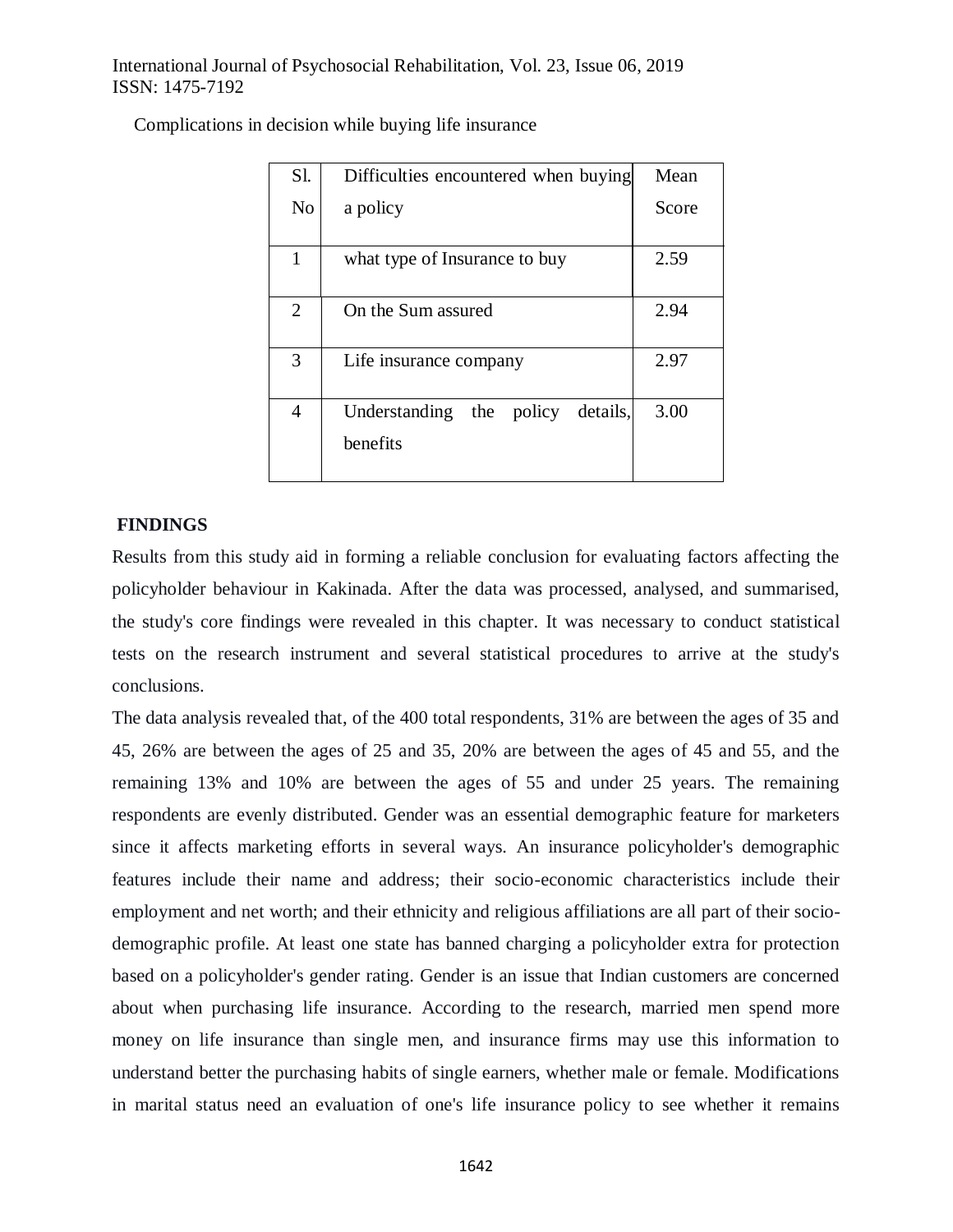necessary or if changes should be made. Personal income and financial obligations and the name of the beneficiary in the case of death should be included in the evaluation. If one's spouse has passed away or is no longer a part of one's life, it is essential to update the policy to reflect this fact. Analysis of the 400-person sample reveals that 47% of respondents have one kid, 32% have two children, 13% have three or more children, and the other 8% have no children. The remaining 8% of respondents have no children. Life insurance demand has been proven to be significantly influenced by factors such as the size of the family and the number of children. Therefore Insurance LIC of India may focus on this factor. According to the statistics, 55% of respondents are post-graduates, 25% are others, 17% are graduates, and the last 5% are undergraduates, as can be seen from the findings. We go into great depth on how consumers make decisions, what they purchase, and what has known as "the black box." The many phases of life are connected to the various stages of consumer decision making. Young buyers, women, and children are seen as emerging consumer groups in competitive markets. The breakdown of respondents' occupations. According to this study, there are 45 per cent private service workers, followed by 20 per cent from other groups, and 15 per cent from self-employed workers and 10 per cent from professionals. In addition, the remaining 10% of respondents are employed by the federal government.

The most significant discoveries

According to responses, most agents and development officers are mainly concerned with generating new business and keeping current policyholders happy, lacking a human touch.

Life insurance is becoming more popular among families, mainly because they invest in Unit Linked Insurance Products.

Respondents said that since life insurance is a contract, it is necessary to check out the firm underwriting it.

Respondents believe that the basic life insurance policy protects the breadwinner and his loved ones. They further believe that there is no difference between professional men and women in today's society and that they both have the same earning power and both contribute to the family's income.

The vast majority of people surveyed believe that insurance products protect families and enable them to save and invest for their future requirements, such as retirement. Respondents are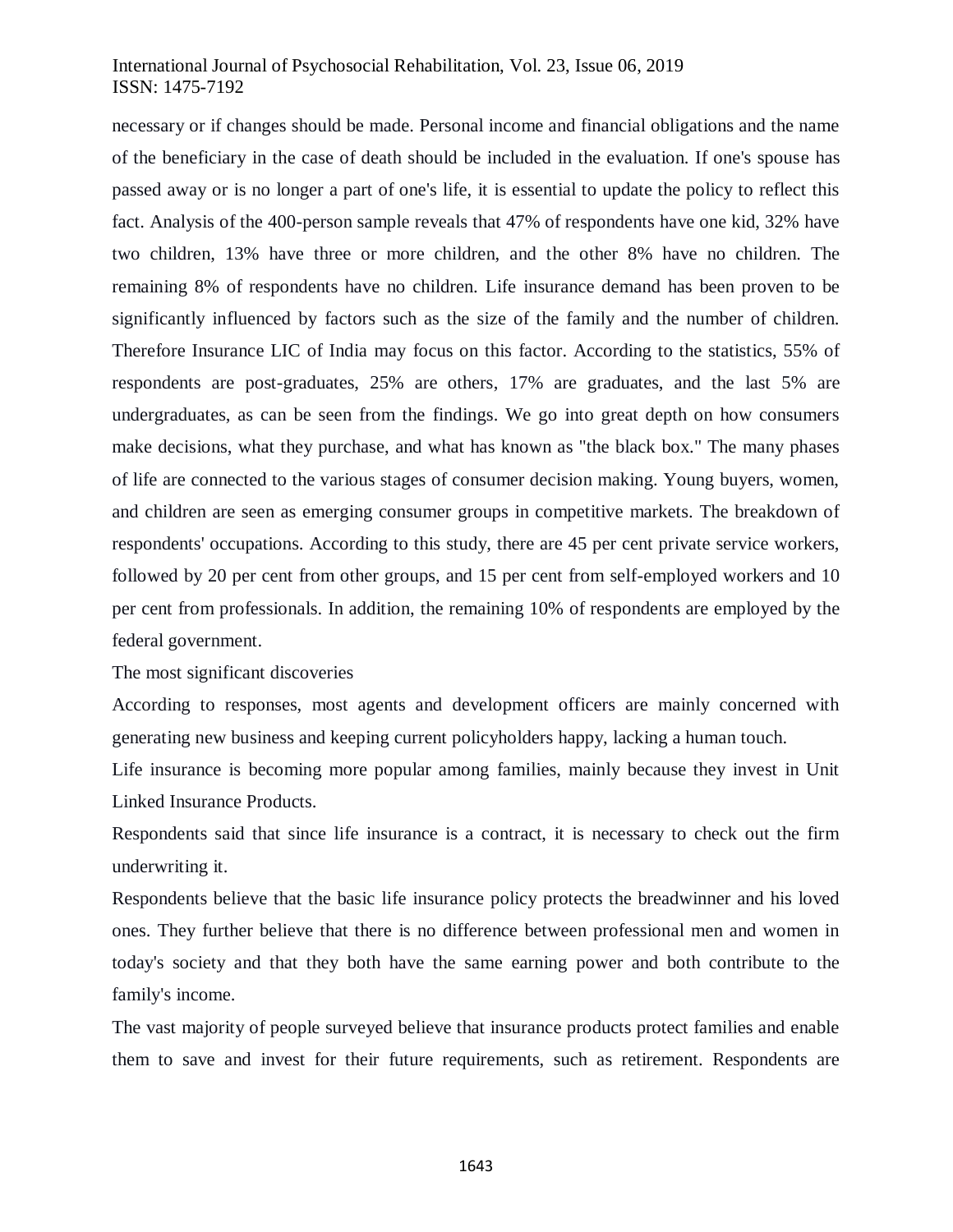confident that life insurance provides income replacement in the event of early death and longterm savings devices.

Being the most knowledgeable source, the agents have the most significant effect on policyholders, particularly in rural areas, compared to other sources. The policyholders are also influenced by the insurance company's ads while settling on coverage.

Compared to other dimensions, the average value of advertisements in newspapers and magazines is higher, indicating a more positive attitude among respondents. In contrast, the scaled item mentioning agents and advisors as potential sources of immediate response shows a lower average value.Advertisements in newspapers and magazines, according to respondents, are a convenient way to get information.

Most people who took the survey agreed that Insurance Experts and financial experts are valuable resources for getting accurate insurance information.

Every piece of information regarding Life Insurance's Sources of Information had an average score and a standard deviation that was statistically significant. A simple way to learn about the average cost per advertising in a newspaper or magazine.Customers love LIC because of the hassle-free application process, quick claim resolution, and helpful customer care provided by the company's representatives and other employees.Savings in a nation are constantly affected by inflation, and insurance firms do not provide any information about long-term financial objectives for a family that is adjusted for inflation.

#### **CONCLUSION**

Every company's foundation is built on the needs of its customers. In order to fine-tune their marketing offerings and attain high levels of consumer approval and happiness, marketers pay close attention to what customers see, think, prefer, and purchase. Micro variables/determinants of customer behaviour were the focus of this investigation. The researchers set out to conduct a study to find out why people in Kakinada City choose and acquire insurance policies. The data was gathered, analysed, edited, tabulated, and then interpreted to summarise the findings. In order to get to the base of the problem, appropriate statistical methods such as percentages, averages, frequency distributions, mean scores, correlations, regressions, t-tests, chi-square tests, and confirmatory factor analyses were utilised. When the sample frame was finalised, it was chosen to draw responders from the various LIC branches in Kakinada. The purpose of the study was to examine the effect of external and internal variables on policyholders' decision making.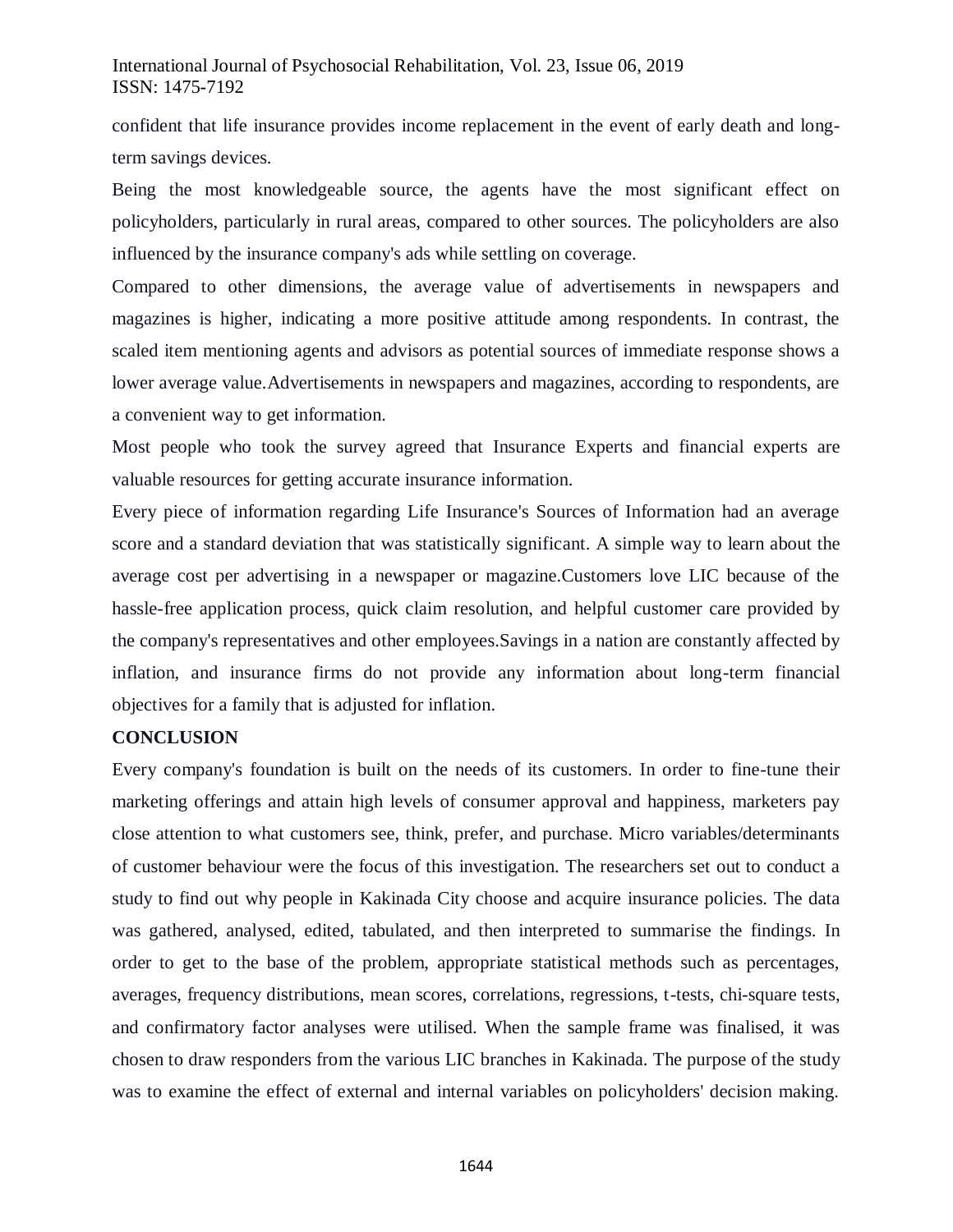Every firm relies on a customer as its primary source of revenue. In order to fine-tune their marketing offerings and attain high levels of consumer approval and happiness, marketers pay close attention to what customers see, think, prefer, and purchase. As a result, it is critical to understand what insurance is and how it might benefit a person or company. A company's marketing mix should consider the preferences of its target audience while creating it.

## **REFERENCES**

Prentice-Hall of India, 2005, "Principles of Marketing," pp. 35-89. Kotler

5th Edition of "Consumer Behaviour" (Cengage Learning), pp.5-29.

From Dreamtech Press: "Consumer Behaviour A Strategic Approach," pp.19-39.

Consumer Behaviour and Marketing Strategy, 7th Edition, Illustrated, McGraw-Hill Companies,

pp.76-123, 2005, Peter. J. P. and Olson. C. J.

Jim Blythe., (2013), "Consumer Behaviour," SAGE, pp.357-367. SAGE.

Routledge, 2012, pp.38-89. Peng Sheng and Aziz Guergachi, "Exchange Behaviour in Selling and Sales Management."

CN Krishna Naik, (1999), "Consumer Behaviour," Discovery Publishing House, p.5-78.

p.34-89 in C.L. Tyagi and Arun Kumar, "Consumer Behaviour," Atlantic Publishers and Dist., 2004).

"Insight from Indian Markets: Consumer Behaviour" by Ramanuj Majumdar, PHI Learning Pvt Ltd, pp.178-257, is titled "Consumer Behaviour".

A Decision Making Approach to Consumer Behaviour," South Western Publications, pp. 10-11. Walters C. Glenn and J. Bergiel Vlaise.

G Radha Krishna, my dearest (2006). Consumer Behaviour, The ICFAI University Press, 2006, pp. 50-51

Singh Jagdeep, (1988), "Consumer Complaint Intentions and Behaviour," Journal of Marketing, American Marketing Association, pp. 52–58.

The Journal of Marketing Research published "Consumer pricing and promotion expectations: an experimental study" in 1992.

E. N. Zietz, "An Examination of the Demand for Life Insurance," Risk Management and Insurance Review, Vol. 6, 2003, pp. 159-191.

In Indian Journal of Marketing, (34), pp. 6-8, Raman, N. and Gayatri, C. (2004), "A Study on Customers' Awareness towards New Insurance Companies,"